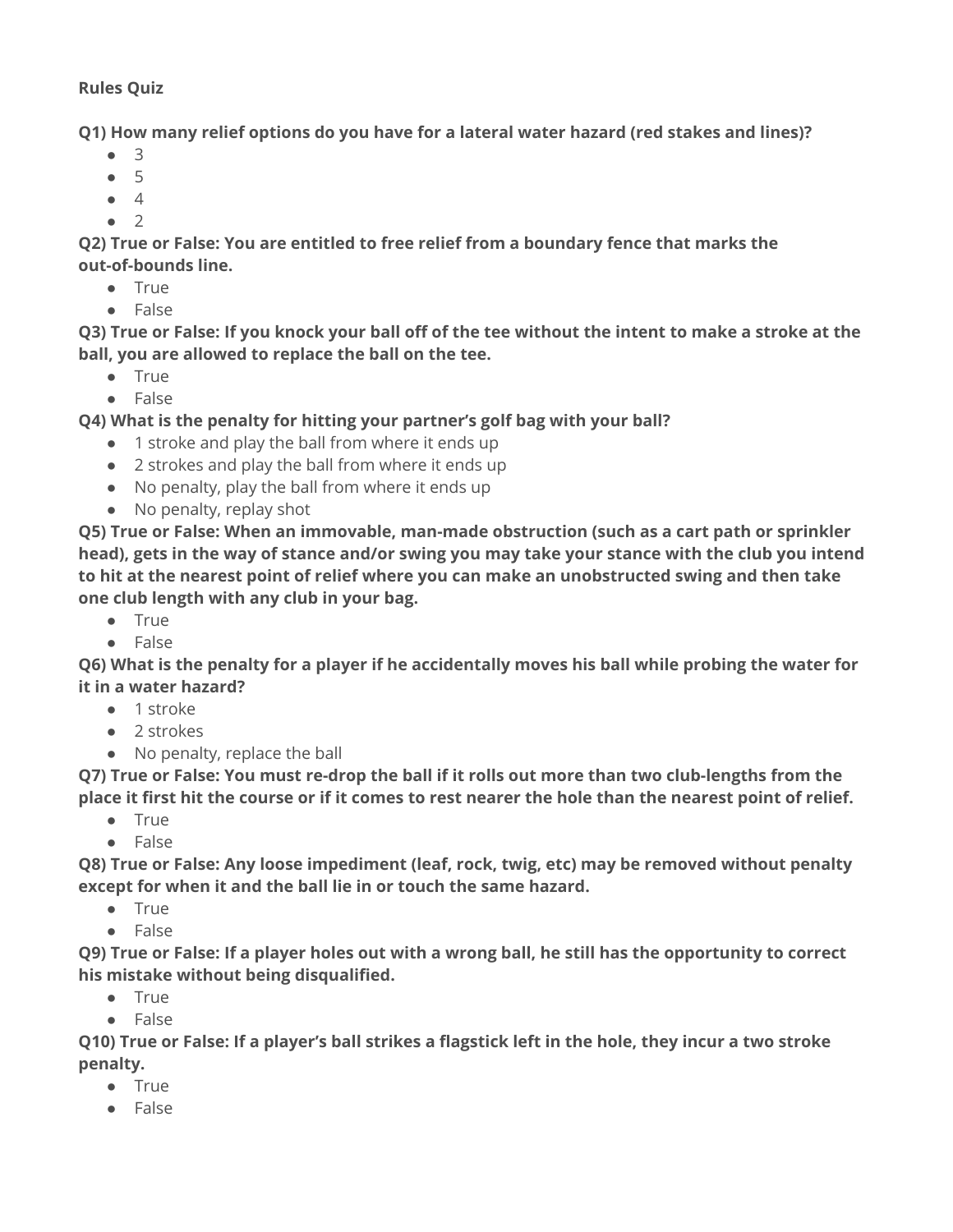**Q11) True or False: Stakes defining a water hazard or lateral water hazard are obstructions. If they are easily removed, then you can remove them prior to playing your stroke, whether your ball lies in a water hazard or not.**

- True
- False

**Q12) You hit your ball into a lateral water hazard. Which one of these is NOT a proper option to proceed under the rules?**

- Taking the point where the ball last crossed the margin of the hazard, you drop within two-club lengths, no closer to the hole.
- You return to where you previously made the stroke from outside the water hazard.
- You find the nearest point of relief and drop within one-club length.
- You play the ball as it lies.

## **Q13) Which of these is NOT a proper option for proceeding after you hit a ball into a water hazard?**

- You play the ball as it lies.
- Taking the point where the ball last crossed the margin of the hazard, you drop within two-club lengths, no closer to the hole.
- You drop the ball on a line directly behind where the ball last crossed the margin of the hazard and the hole, keeping the hazard between you and the hole.
- You return to where you previously made the stroke from outside the water hazard.

**Q14) True or False: A player's ball lies in the rough but they have interference from an immovable obstruction (such as a sprinkler box or weather station), from which they get free relief. The player properly finds the nearest point of relief and properly measures out their one-club length are in which they are allowed to drop. Part of this one-club length is area is in the fairway. They are NOT allowed to drop the ball in the fairway because their original lie was in the rough.**

- True
- False

**Q15) True or False: A player hits his tee shot and fails to find the ball, he/she returns to the tee box and hits another tee shot, putting a second ball into play. While proceeding to the second ball, the first is identified. The player may abandon the second ball and play the first without penalty.**

- True
- False